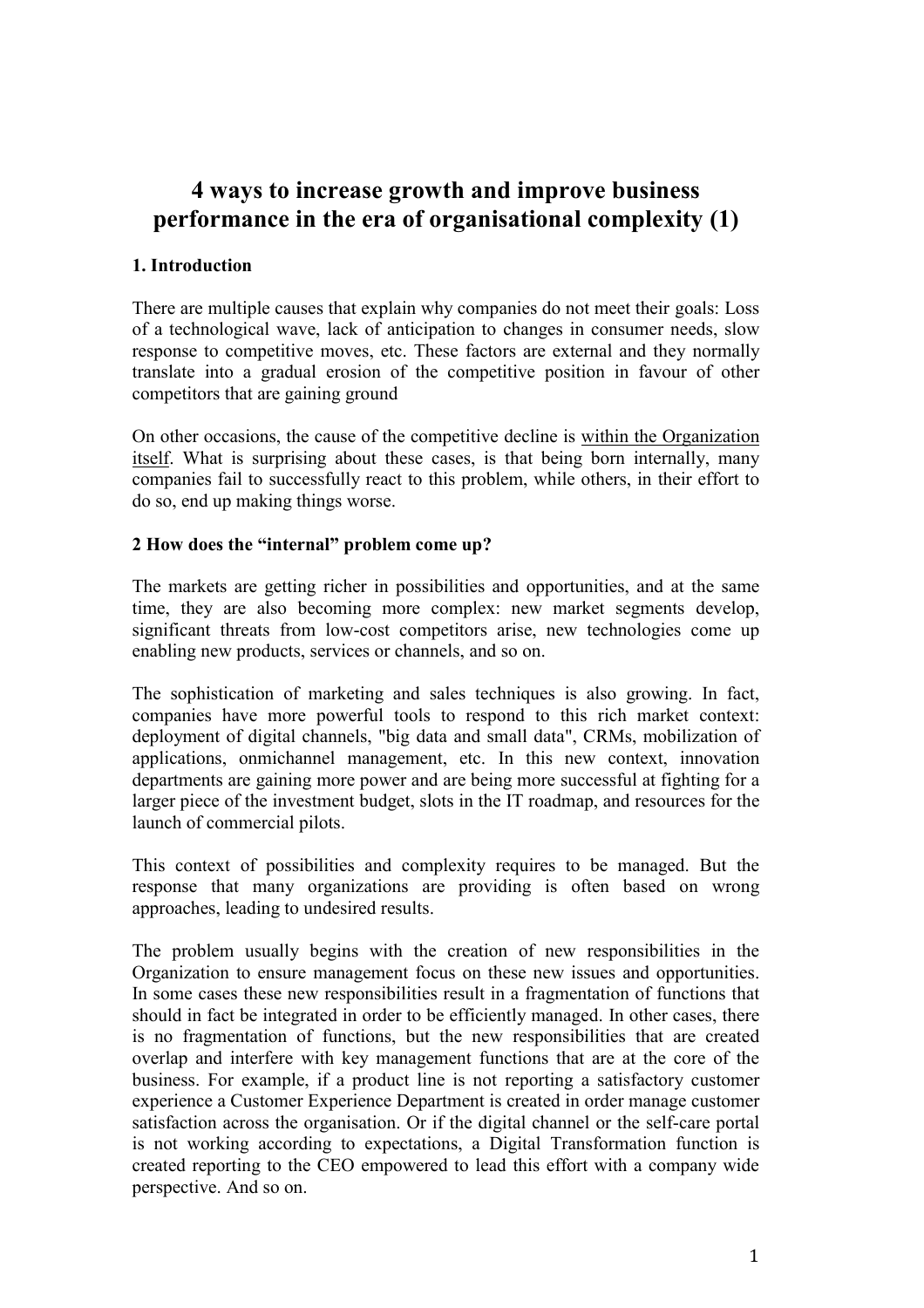In order to manage the best way possible these new roles and responsibilities and their integration with existing business functions, new coordinating roles and transformation programmes are set up. There are also new KPIS that need to be defined and monitored, because it is necessary to measure to what extent these new roles and programmes are solving the problems- or capturing the opportunities - for which they were created in the first place. The engagement of the CEO - and his staff- is also required in order to ensure that the organization is aligned with the missions of these new roles, and that the KPIs are properly tracked and updated. In the case of multinational companies, there are also Group initiatives and additional KPIs that need to be reported, demanding valuable time and resources from key business leaders.

#### 3. What are the consequences of this approach?

More complexity: The organizational structure and associated KPIs described above is at the origin of a complexity that spreads throughout the entire Organization, from the marketing and sales functions, to Operations, IT, or Business Controlling. This complexity in turn results in higher costs (hidden and visible) and barriers to productivity growth. In summary, if in our attempt to manage complexity, we create more internal functions, these in turn generate more complexity. And complexity is the enemy of fast Time to Market and profitability.

Loss of attention to the core business: The organization tries to address too many issues at the same time, and huge efforts are dedicated to the internal coordination between the different roles that appear. The KPIs that are tracked and reported significantly increase. Sometimes a single KPI can be reported in up to 5 different ways: the objective value, the "ambition", the real value, the value versus the competition, and its evolution over time. Little by little, basic elements of the business suffer loss of management focus. This loss of focus typically takes place first over those topics that are more qualitative in nature and therefore difficult to measure. For example, between a good sales script and mediocre one there can be a 25% difference in commercial activity. This difference is enough to turn an upselling campaign profitable, and therefore scalable, or unprofitable, and therefore, potentially discontinued.

The key teams, those that impact the core business, end up losing sense of responsibility and accountability. The new roles that appear discourage middle managers, which in many cases see compromised their decision making power. At the same time, the "front line" of the organization, the production, sales and customer care teams are unable to successfully manage all of the mandates from ] all the different roles of the organization. Sales suffer and customer satisfaction deteriorates.

In brief, the consequences are important. Sometimes the inertia of the business hides the performance deterioration in the short term, but sooner or later customer growth stalls, commercial costs increase faster than revenues, customer satisfaction worsens and the overall competitive position deteriorates.